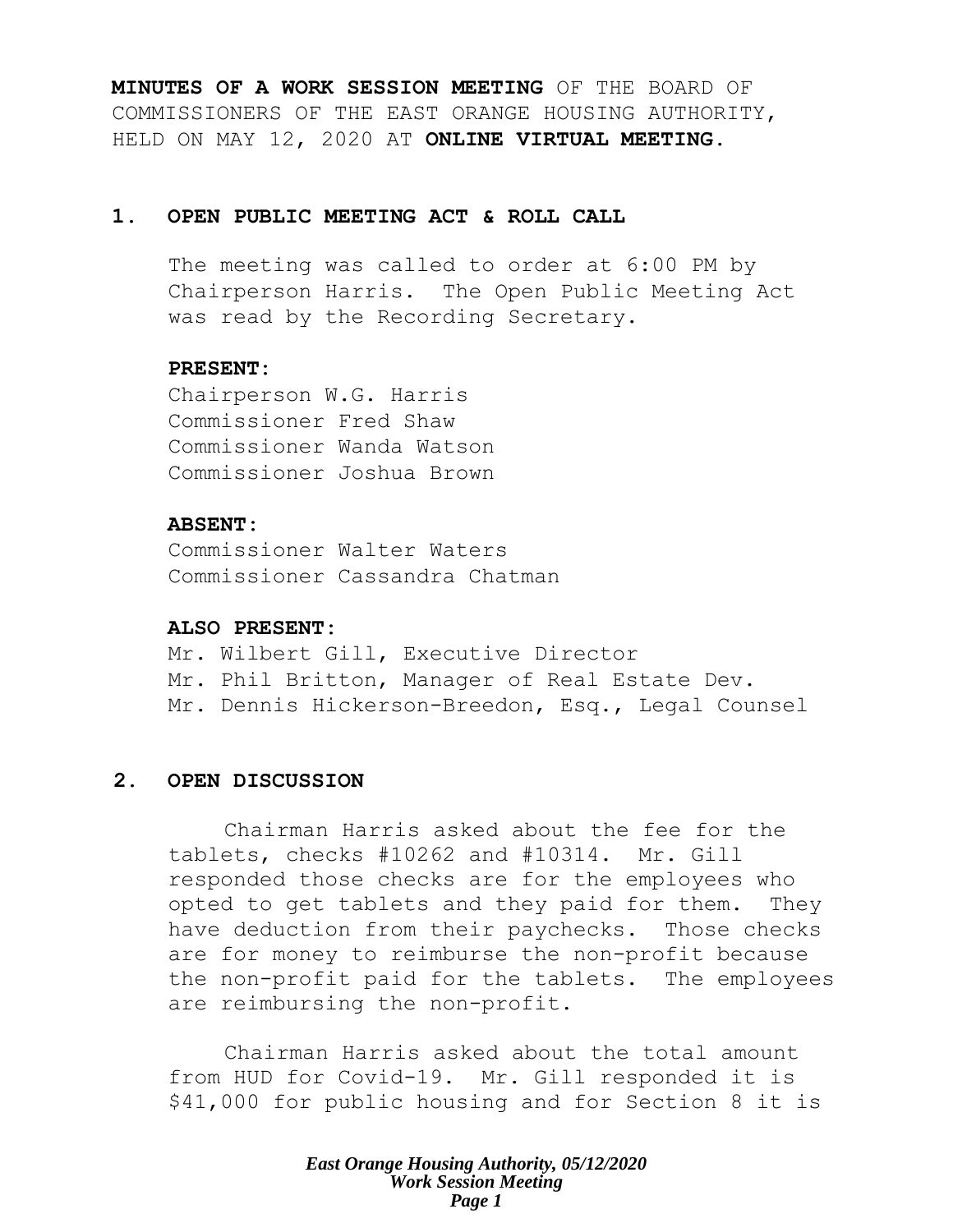two months admin fees.

Chairman Harris asked about the grand opening at Vista Village. Mr. Britton responded that there are still discussions with the representatives from Genesis, but plans are still being made and no date is set.

Chairman Harris asked about a typo regarding a check to Vista Village which should read \$319,000, not \$319, under the real estate section.

Chairman Harris asked about the summer schedule and why are reduced hours necessary since no one is going to the office. Mr. Gill responded employees are still working at home, therefore the regular summer schedule still applies.

#### **3. ADJOURNMENT**

Work Session adjourned at 6:20 PM.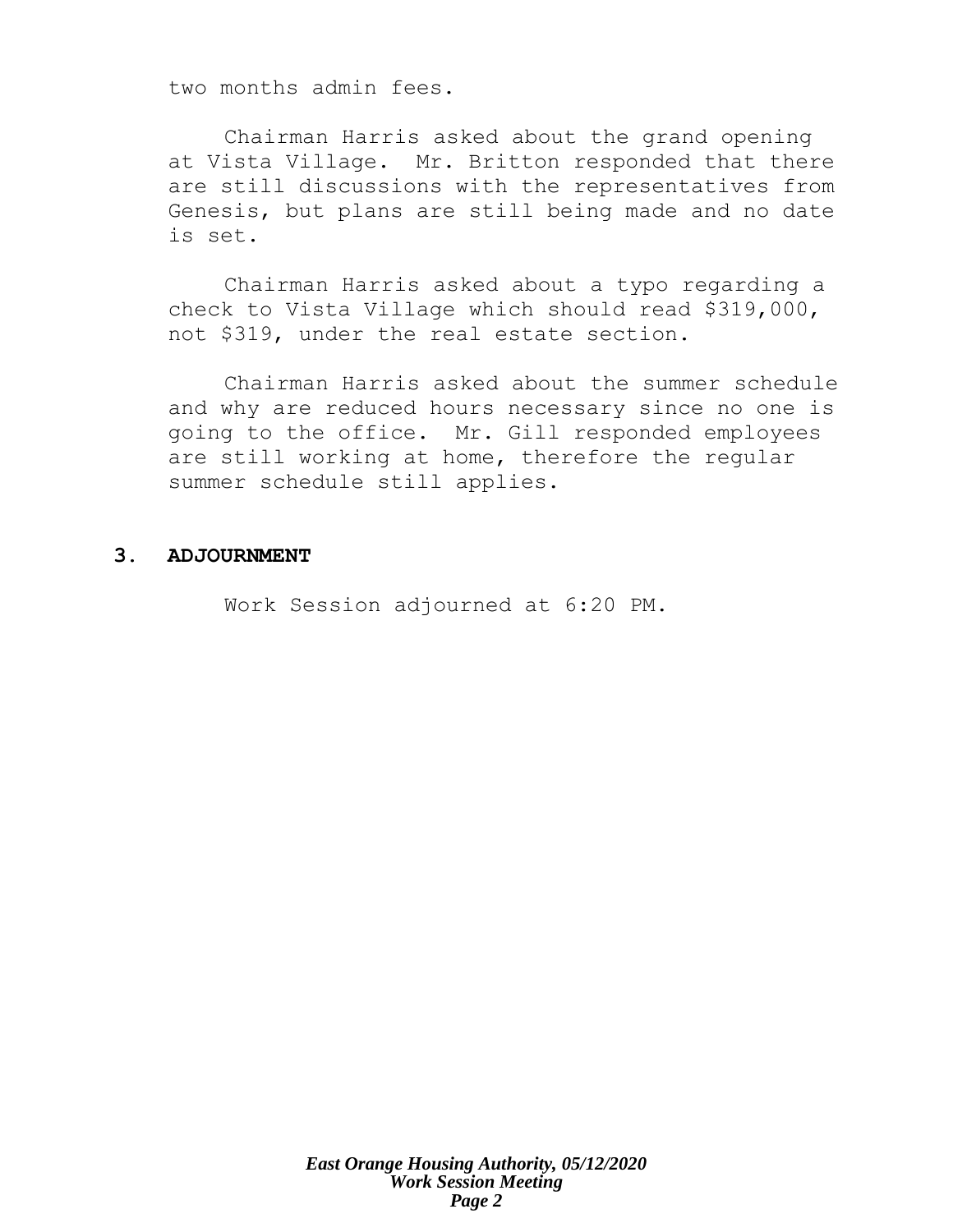**REGULAR MEETING** OF THE BOARD OF COMMISSIONERS OF THE EAST ORANGE HOUSING AUTHORITY, HELD ON MAY 12, 2020 VIA CONFERENCE CALL.

The Board of Commissioners of the Housing Authority of the City of East Orange met in a Regular Meeting, via conference call, on the  $12<sup>th</sup>$  day of May, 2020. Chairperson W.G. Harris called the meeting to order at 7:00 PM.

The Chairman stated that this meeting is being conducted on conformity with the Open Public Meeting Act. Due to the Covid-19 pandemic, in lieu of a regular live meeting, the May 12, 2020 Board of Commissioners meeting will be conducted by conference call. The meeting will begin promptly at 7:00 PM, dial-in number: 800-615-1516, access code: 6780250. The notice was posted on the EOHA website on Thursday, May 12, 2020.

# **PRESENT:**

Chairperson W.G. Harris Vice-Chairman Walter Waters Commissioner Wanda Watson Commissioner Joshua Brown Commissioner Fred Shaw

#### **ABSENT:**

Commissioner Cassandra Chatman (excused)

#### **ALSO PRESENT:**

Mr. Wilbert Gill, Executive Director Ms. Elena Coley, Director of Operations Mr. Phil Britton, Manager of Real Estate Dev. Ms. Duangrat Simpkins, Office Manager Mr. Dennis Hickerson-Breedon, Esq., Legal Counsel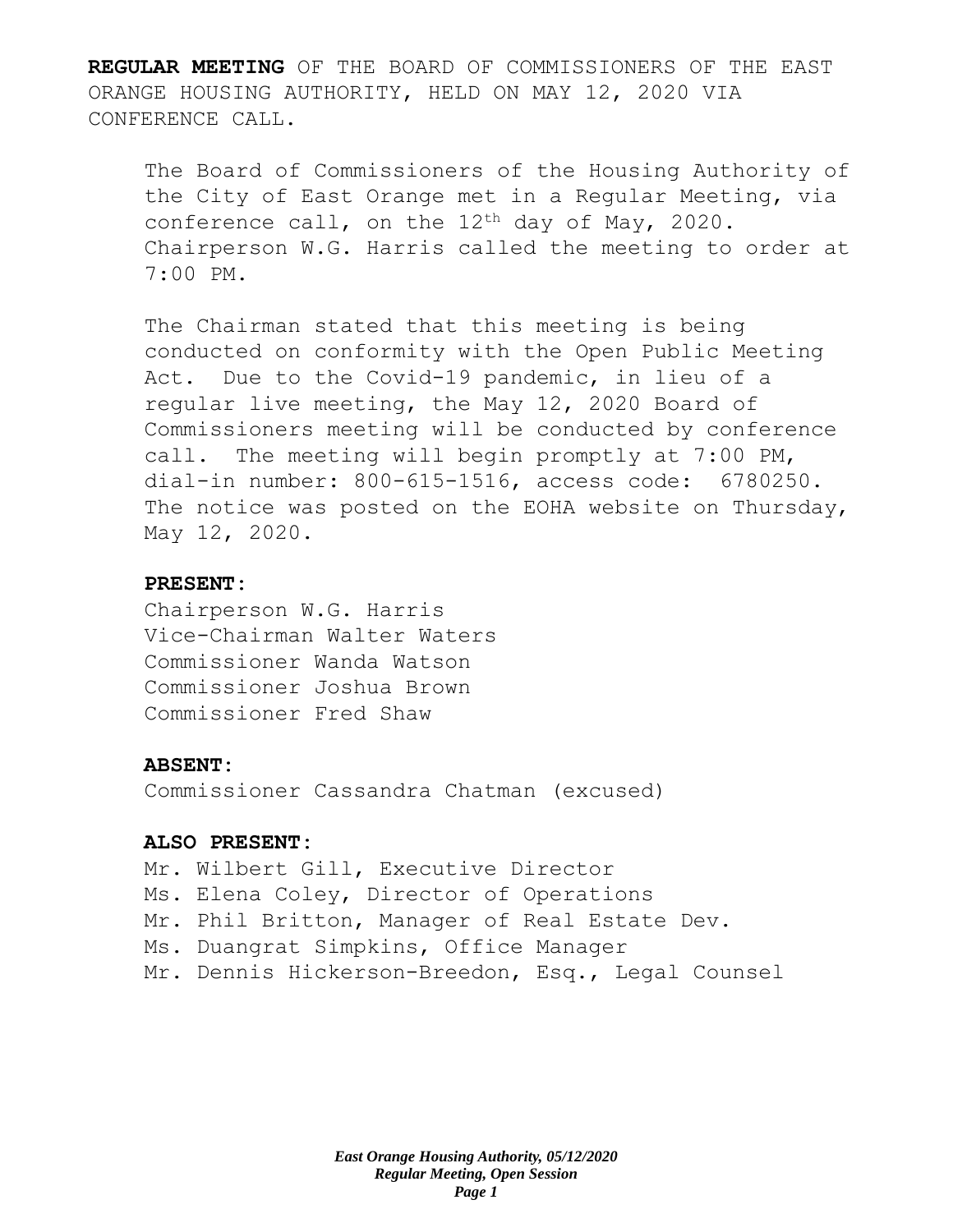#### **PUBLIC NOTICE OF REGULAR MEETING**

# **TO: BOARD OF COMMISSIONERS OF THE HOUSING AUTHORITY OF THE CITY OF EAST ORANGE, CITY CLERK OF EAST ORANGE, EAST ORANGE RECORD AND NEWARK STAR LEDGER**

Notice is hereby given pursuant to the Open Public Meetings Act, that a Regular Meeting of the Board of Commissioners of the Housing Authority of the City of East Orange, will be held on Tuesday, April 14, 2020, via conference call, for the purpose of acting upon:

# **2020-18 AUTHORIZING OR RATIFYING PAYMENT OF THE BILL LIST FOR THE MONTH OF APRIL 2020**

- **2020-19 RESOLUTION AUTHORIZING THE HOUSING AUTHORITY OF THE CITY OF EAST ORANGE 2020 SUMMER SCHEDULE**
- **2020-20 RESOLUTION AUTHORIZING CONSENT TO THE TRANSFER OF THE PARTNERSHIP INTEREST IN MCIVER HOMES, LLC AND TRANSFER OF THE HOUSING ASSISTANCE PAYMENT (HAP) CONTRACT TO JOINED DEVELOPMENT PARTNERS**
- **2020-21 RESOLUTION AUTHORIZING THE TRANSFER OF \$100,000 OF DEVELOPMENT FEES EARNED ON THE VISTA VILLAGE RENOVATION PROJECT TO EAST ORANGE HOUSING COMMUNITY DEVELOPMENT CORPORATION FOR AFFORDABLE HOUSING AND OTHER COMMUNITY-BASED PROGRAMS**

And for the purpose of transacting any other business related hereto or which may properly come before each meeting.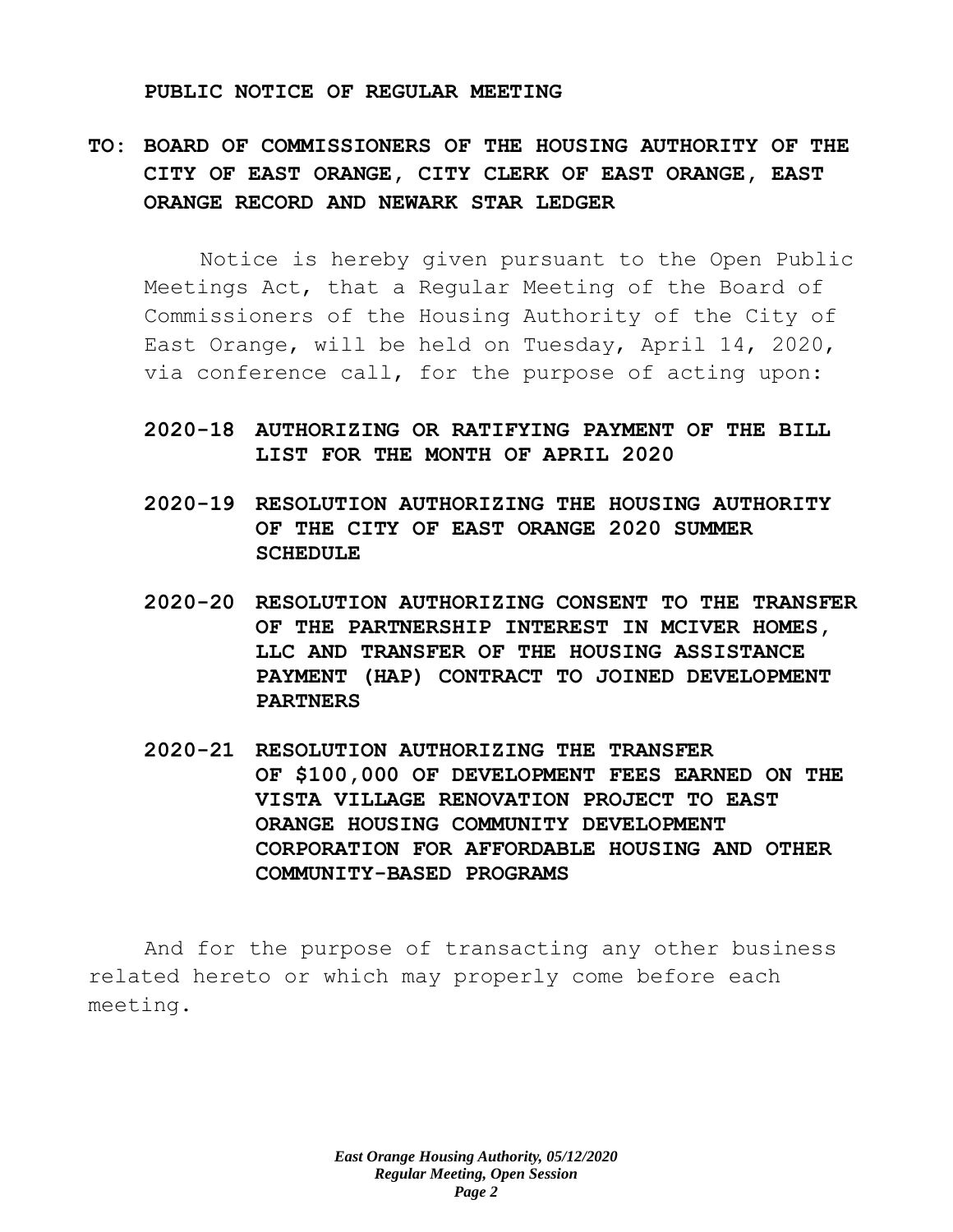# 1. **OPEN PUBLIC MEETING ACT and ROLL CALL**

## **PRESENT:**

Chairperson W.G. Harris Vice-Chairman Walter Waters Commissioner Wanda Watson Commissioner Joshua Brown Commissioner Fred Shaw

#### **ABSENT:**

Commissioner Cassandra Chatman (excused)

#### **ALSO PRESENT:**

Mr. Wilbert Gill, Executive Director Ms. Elena Coley, Director of Operations Mr. Phil Britton, Manager of Real Estate Dev. Ms. Duangrat Simpkins, Office Manager Mr. Dennis Hickerson-Breedon, Esq., Legal Counsel

# **2. MINUTES**

**MOTION:** Commissioner Shaw moved to approve the minutes of the previous meeting in April 2020. Commissioner Brown seconded. There were no questions.

ROLL CALL:

Ayes: Watson, Waters, Shaw, Harris. Nays: None. Abstentions: Brown.

The Resolution was approved  $4-0-1$ .

# **3. APPROVAL OF THE BILLS**

**MOTION:** Commissioner Shaw moved to approve the payment of bills. Commissioner Waters seconded.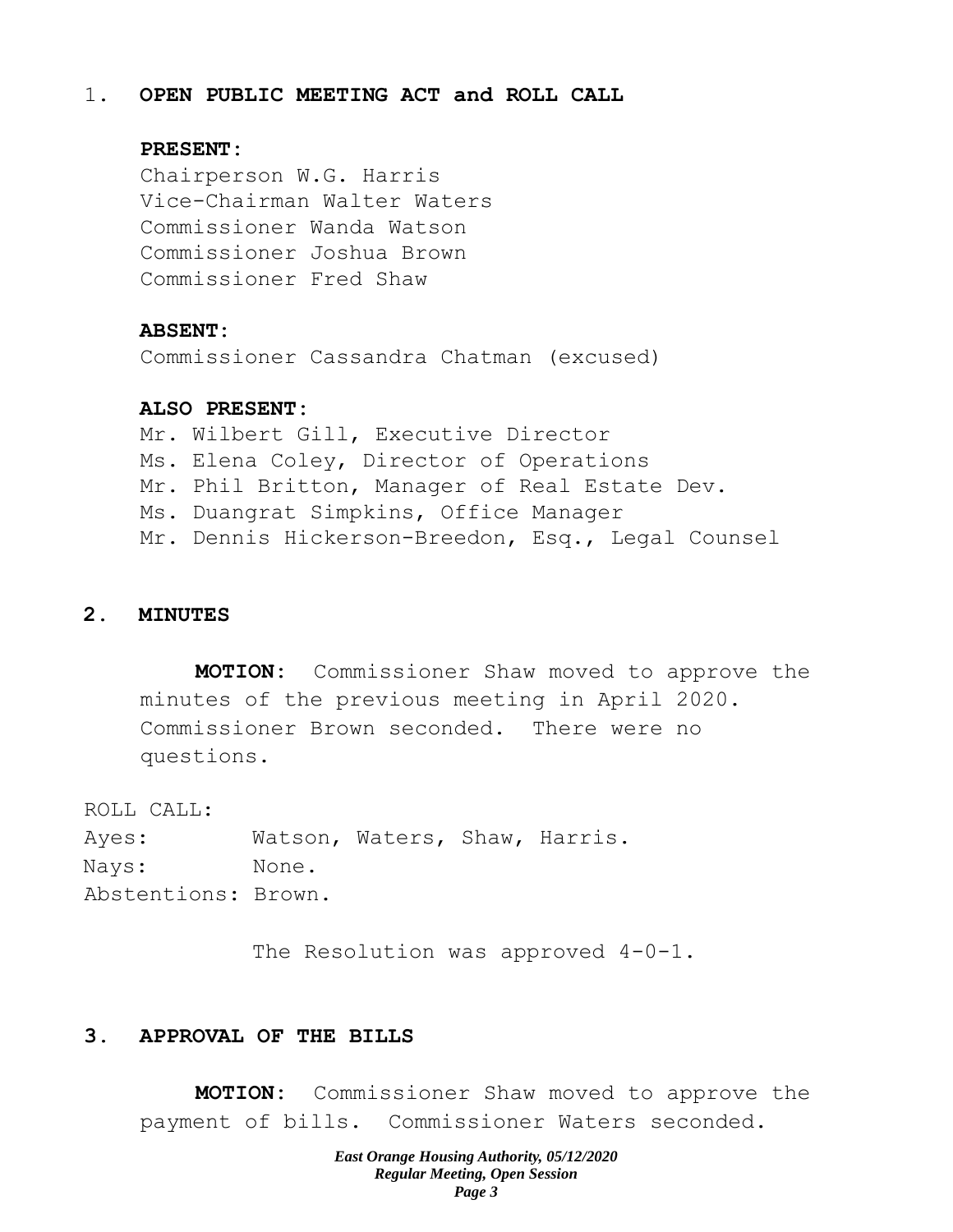There were no questions.

ROLL CALL: Ayes: Brown, Watson, Shaw, Waters, Harris. Nays: None. Abstentions: None.

The Resolution was approved 5-0-0.

#### **4. VISITORS**

There were no visitors.

# **5. REPORTS**

#### **COMMITTEE REPORTS**

**REAL ESTATE DEVELOPMENT:** There was no report. **FINANCE:** There was no report.

**BUILDINGS & GROUNDS:** There was no report.

**BY-LAWS & PROCUREMENT:** There was no report.

**PERSONNEL:** There was no report.

**NON-PROFIT COMMITTEE:** There was no report.

**EOHCDC BOARD OF DIRECTORS**: There was no report.

**LEGAL REPORT (Board Attorneys)**

There was no report.

#### **EXECUTIVE DIRECTOR**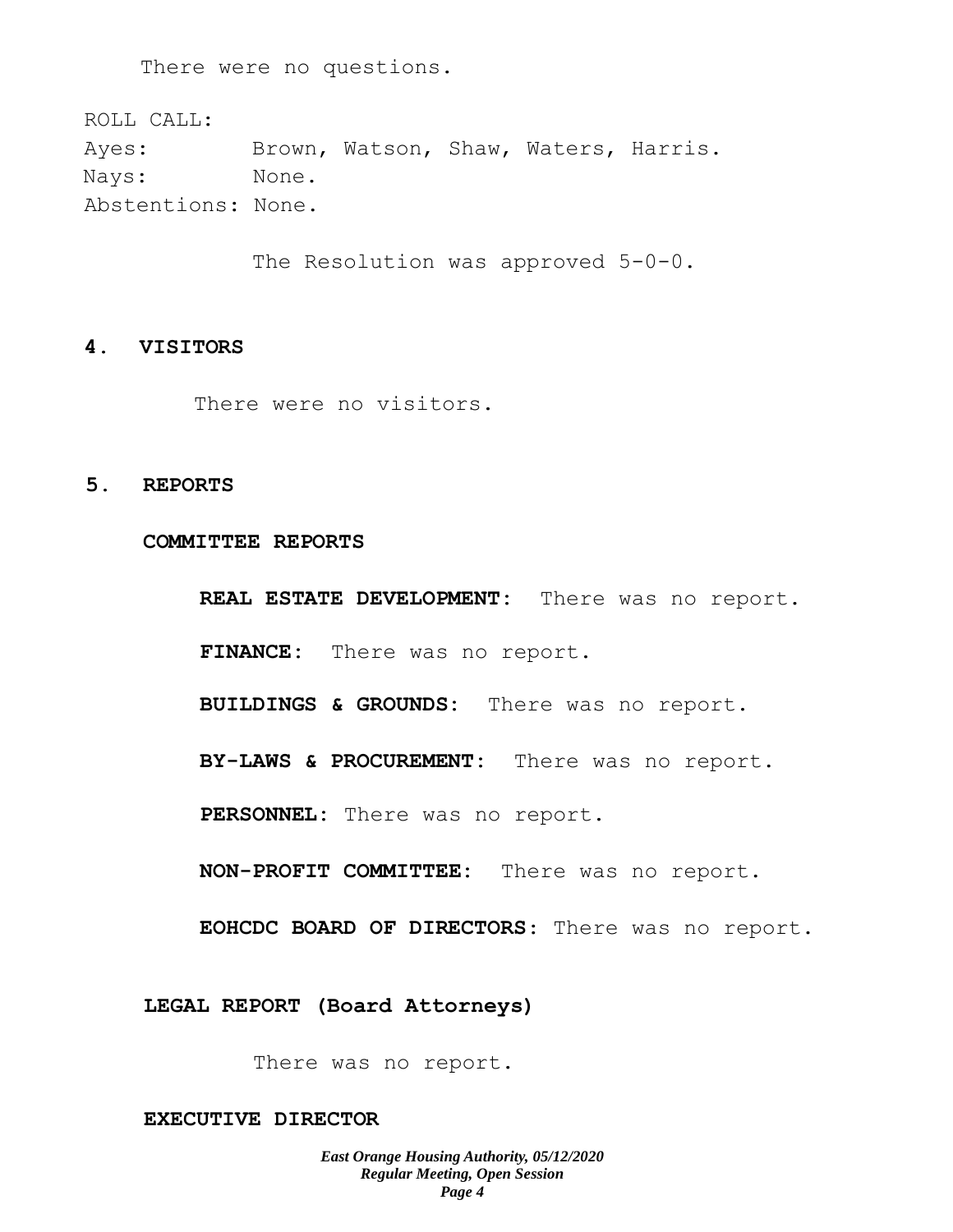The report stood. Mr. Gill, Ms. Coley and Mr. Britton highlighted portions of the report and answered questions from the Commissioners.

### **6. OLD BUSINESS**

There was no Old Business.

#### **7. NEW BUSINESS**

There was no New Business.

## **8. RESOLUTIONS**

# **2020-19 RESOLUTION AUTHORIZING THE HOUSING AUTHORITY OF THE CITY OF EAST ORANGE 2020 SUMMER SCHEDULE**

Commissioner Waters moved to approve the Resolution. Commissioner Shaw seconded. There were no questions.

ROLL CALL:

| Ayes:              |         |  | Brown, Shaw, Waters, Harris. |  |
|--------------------|---------|--|------------------------------|--|
| Nays:              | Watson. |  |                              |  |
| Abstentions: None. |         |  |                              |  |

The Resolution was approved  $4-1-0$ .

**2020-20 RESOLUTION AUTHORIZING CONSENT TO THE TRANSFER OF THE PARTNERSHIP INTEREST IN MCIVER HOMES, LLC AND TRANSFER OF THE HOUSING ASSISTANCE PAYMENT (HAP) CONTRACT TO JOINED DEVELOPMENT PARTNERS**